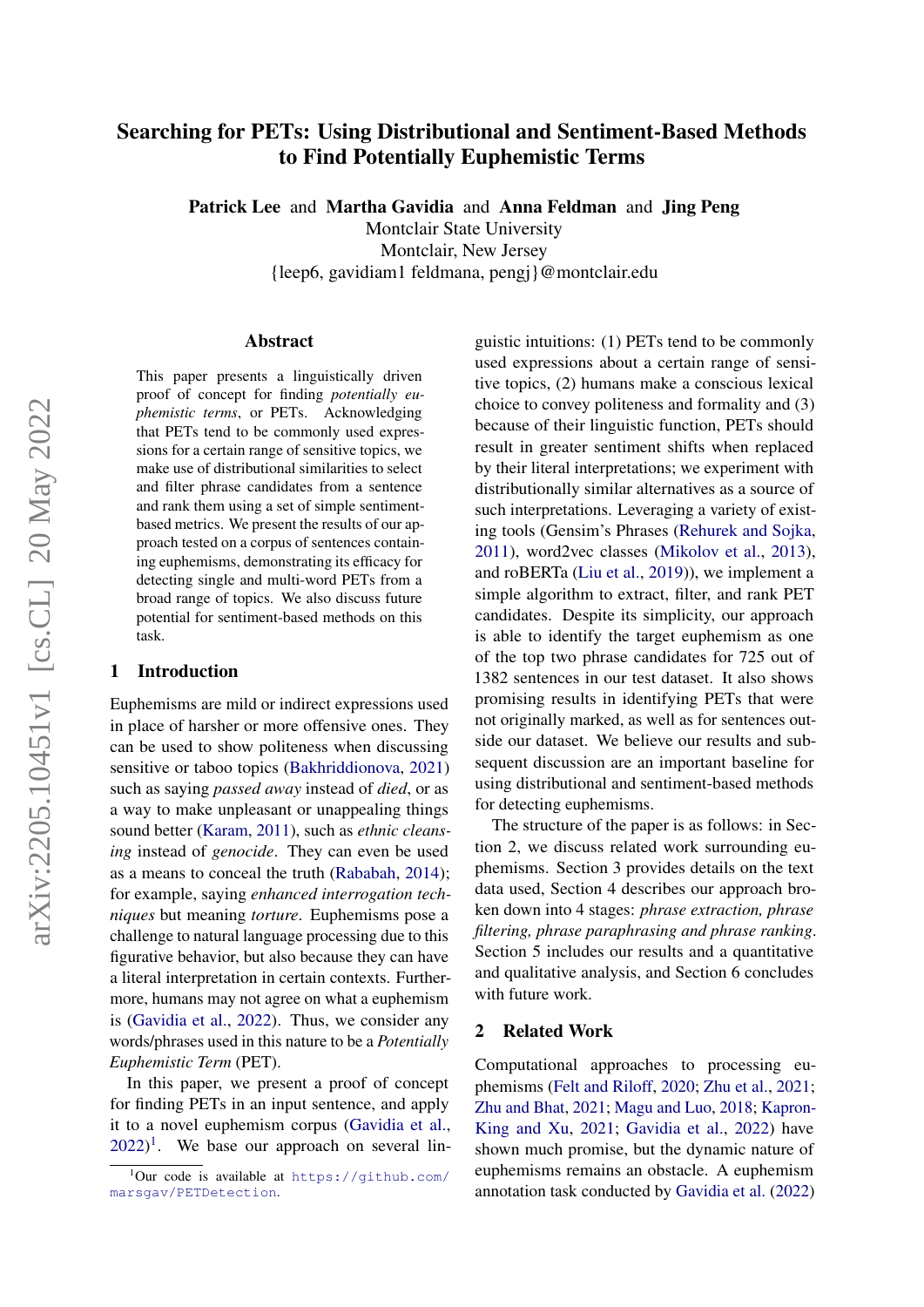shows that the inherent ambiguity of euphemisms leads to low agreement in what qualifies as a euphemism. Through this task, the researchers found that some euphemisms are used so often to discuss sensitive topics (e.g., venereal disease as a euphemism for sexually transmitted disease), that they become *commonly accepted terms*, or CATs. Additionally, they find that even when annotators agreed on the intended meaning of a euphemism, e.g. *slim* as a euphemism for *skinny*, they still did not agree on the label of euphemistic vs. non euphemistic. The nuance associated with euphemisms still remains one of the biggest challenges.

[Felt and Riloff](#page-4-7) [\(2020\)](#page-4-7) were one of the first to tackle euphemisms from a computational standpoint. They leverage sentiment analysis to recognize *x-phemisms*, which is the term they use to refer to both euphemisms and dysphemisms. Whereas euphemisms are polite expressions to discuss sensitive topics, dysphemisms are purposely direct, blunt and can be derogatory. They find near-synonym pairs for three topics: lying, firing and stealing, and use a weakly supervised bootstrapping algorithm for semantic lexicon induction [\(Thelen and Riloff,](#page-4-10) [2002\)](#page-4-10). They use lexical cues and sentiment analysis to classify phrases as euphemistic, dysphemistic or neutral. Their approach is interesting, as it is the first of its kind and their use of sentiment analysis to identify euphemisms has inspired our work.

[Zhu et al.](#page-5-0) [\(2021\)](#page-5-0) approach the task of discovering euphemisms from the lens of content moderation. Their goal was the detection of euphemisms used for formal drug names on social media. They define two problems: the first is the detection of euphemisms, and the second is identifying what the euphemisms found actually refer to. However, their view on euphemisms is different from ours, as they treat euphemisms simply as code words. This work is similar to [Magu and Luo](#page-4-8) [\(2018\)](#page-4-8), who also explore euphemisms as code words in hate speech. [Zhu and Bhat](#page-5-1) [\(2021\)](#page-5-1) and [Zhu et al.](#page-5-0) [\(2021\)](#page-5-0) both treat detection and identification as a masked language problem where they use a masked language model (MLM) as a filter to get rid of sentences that are not related to their seedlist of euphemisms and then again to find euphemistic candidates. Like [Felt and Riloff](#page-4-7) [\(2020\)](#page-4-7), [Zhu et al.](#page-5-0) [\(2021\)](#page-5-0) and [Zhu](#page-5-1) [and Bhat](#page-5-1) [\(2021\)](#page-5-1) show promise, though their narrow topic focus limit the kinds of euphemisms that can

be found.

Lastly, [Kapron-King and Xu](#page-4-9) [\(2021\)](#page-4-9) conduct a diachronic evaluation of euphemism usage between genders. While this work is not aimed at finding euphemisms, their work provides many of the PETs used in the creation of the Euphemism Corpus [\(Ga](#page-4-3)[vidia et al.,](#page-4-3) [2022\)](#page-4-3), which we use in this paper.

### 3 Data

Our work utilizes a Euphemism Corpus created by [\(Gavidia et al.,](#page-4-3) [2022\)](#page-4-3) as our test data. The raw text data for this corpus comes from The Corpus of Global Web-Based English (GloWbE)[\(Davies and](#page-4-11) [Fuchs,](#page-4-11) [2015\)](#page-4-11). GloWbE contains text data for 20 English speaking countries from websites, blogs and forums; this corpus is compiled using just a portion of the US Dialect of English text.

The Euphemism Corpus contains 1,382 euphemistic sentences, each annotated with one potentially euphemistic term per sentence. These potentially euphemistic terms, or PETs [\(Gavidia et al.,](#page-4-3) [2022\)](#page-4-3) are single and multi word expressions that are used in a euphemistic sense.

Futhermore, we use the US Dialect of English portion of GloWbE to train a Phrases model (gensim) [\(Rehurek and Sojka,](#page-4-4) [2011\)](#page-4-4) to create word collocations within our data which are then fed into a word2vec model to produce vector representations for the words in our corpus. The following section explains both of these aspects in further detail.

#### 4 Our Approach

The algorithm developed for this experiment performs the following sub tasks to identify a PET in a sentence: *phrase extraction, phrase filtering, phrase paraphrasing and phrase ranking*. Simply put, the algorithm locates all of the single and multi word expressions within a sentence and through the subsequent tasks, determines which expressions may be a PET.

#### 4.1 Phrase Extraction

We use the phrase (collocation) detection model, Phrases, in the Gensim library [\(Rehurek and Sojka,](#page-4-4) [2011\)](#page-4-4) to identify single and multi word expressions within the US Dialect of English portion of GloWbE [\(Davies and Fuchs,](#page-4-11) [2015\)](#page-4-11). Phrases takes raw text as input and detects a bigram if a scoring function for two words exceeds a certain threshold. It joins two unigrams into a single token, separated by an underscore. We use Phrases to train our data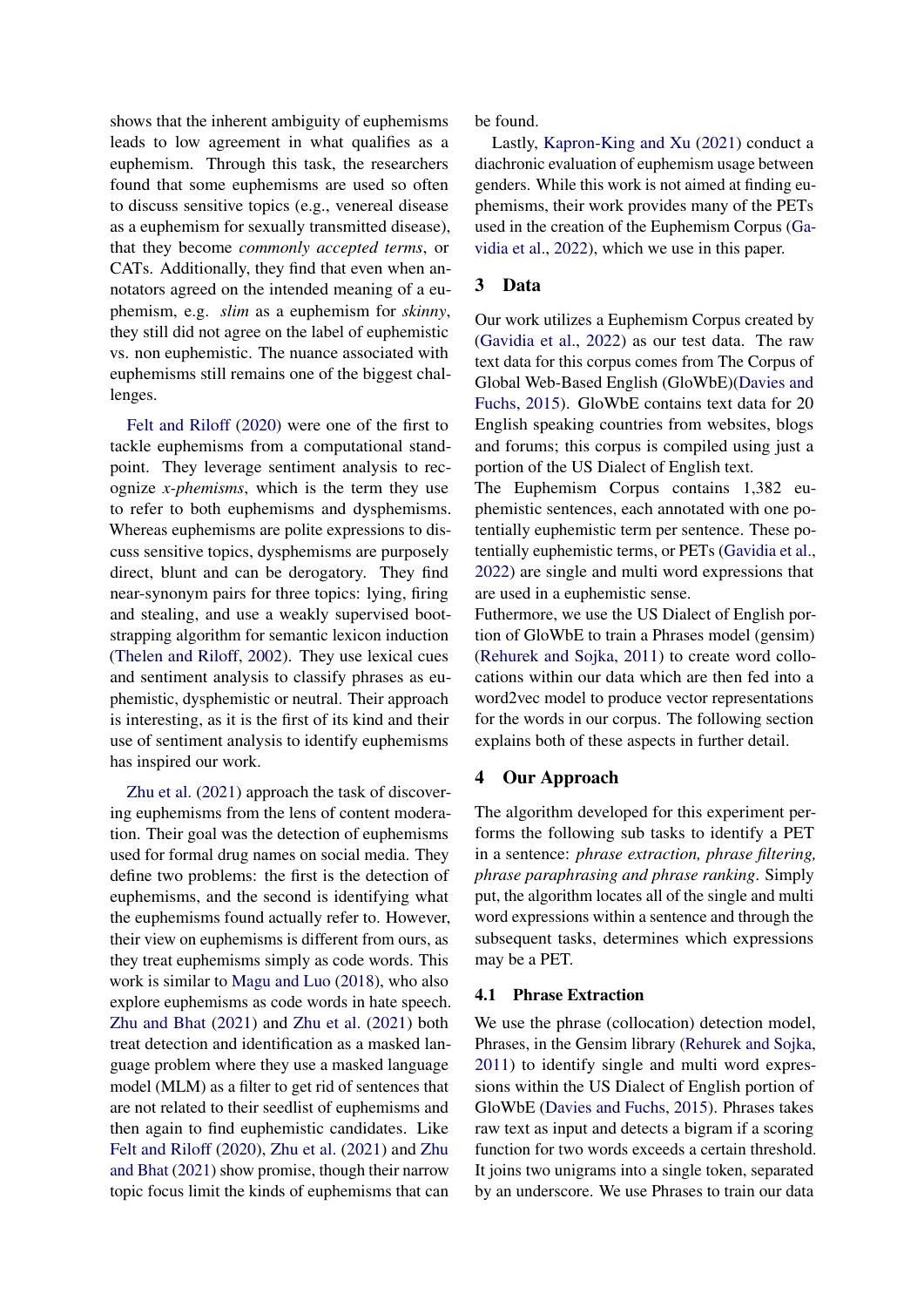twice in order to create up to 3 word expressions to account for PETs like *enhanced interrogation techniques*. Upon training, Phrases creates a Phraser object that can be applied to new text data to identify bigram and trigram expressions. As such, we use this Phraser object on the Euphemism Corpus, resulting in identification of single and multiword expressions contained within it.

## 4.2 Phrase Filtering

The single and multiword expressions found with Phrases now need to be topically filtered. This step is essential in identifying the phrases that are related to a sensitive topic. We remove all stopwords, and then, leveraging the embeddings created with word2vec, calculate the cosine similarity between the phrases and a list of words representing sensitive topics [\(Gavidia et al.,](#page-4-3) [2022\)](#page-4-3). These sensitive topics include: death, sexual activity, employment, bodily functions, politics, physical/mental attributes, and substances. We notice that many of the PETs in the Euphemism Corpus have a summed cosine similarity score above 1.5; therefore, we empirically set this as the threshold. Every phrase with a similarity measure above this is referred to as a *quality phrase* and moves on to the next task of paraphrasing.

#### 4.3 Phrase Paraphrasing

The idea behind paraphrasing a PET is that, in theory, if we replace quality phrases with "paraphrases" that are more literal, there should be a shift in the sentiment of the sentence. Since using euphemisms can be seen as a conscious lexical choice made to avoid awkward or uncomfortable situations, when we choose to use a PET, our goal is to make our speech less negative, more positive and less offensive. We test this by "paraphrasing" quality phrases using the top 25 most similar words as output by word2vec (excluding paraphrases which contain the quality phrase as a substring, as these are not really distinct alternatives) and perform sentiment analysis to measure negative, positive and offensive scores[\(Liu et al.,](#page-4-6) [2019\)](#page-4-6) before and after replacement.

Using the distributionally similar words output by word2vec follows the intuition that phrase semantics are determined by their context, and that phrases which have the same mentions should have the same semantics [\(Li et al.,](#page-4-12) [2022\)](#page-4-12). We recognize that these are not official paraphrases; however, as seen by the example below for the PET *intoxicated*, word2vec produces good results.

| model.wv.most similar('intoxicated', topn=10)                                                                                                                                                                                                                                                                                                                                                             |
|-----------------------------------------------------------------------------------------------------------------------------------------------------------------------------------------------------------------------------------------------------------------------------------------------------------------------------------------------------------------------------------------------------------|
| $[( 'drunk', 0.7775928378105164)$ ,<br>('inebriated', 0.7603026032447815),<br>('drugged', 0.7545843124389648),<br>('assaulted', 0.6952374577522278),<br>('disoriented', 0.6879364252090454),<br>('under the influence of alcohol', $0.6852758526802063$ ),<br>('hassled', 0.6849539875984192),<br>('stoned', 0.6768251657485962),<br>('tasered', 0.6677494049072266),<br>('accosted', 0.658598005771637)] |

From this list, we see that "drunk" and "under the influence of alcohol" would be considered literal interpretations of "intoxicated", and as such, would serve as suitable replacements for the paraphrasing task.

#### 4.4 Phrase Ranking

To measure differences in sentiment and offensiveness of the original sentences before and after substituting with alternatives output by word2vec, we use a roBERTa base model trained on tweets for sentiment analysis and offensive language identification [\(Liu et al.,](#page-4-6) [2019\)](#page-4-6). We chose RoBERTa's sentiment and offensiveness models because they have been shown to be useful in distinguishing PETs from other phrases [\(Gavidia et al.,](#page-4-3) [2022\)](#page-4-3). The specific scores we utilize are negative, neutral, and positive sentiment scores, as well as non-offensiveness and offensiveness scores. We calculate scores for all replacements and aggregate them into a single score as a measure of which PET had replacements that caused the greatest shift in sentiment. Reasoning that alternatives to PETs are likely more polarized than alternatives to non-PETs, we rank the quality phrases using this aggregate from highest to lowest. The phrases with the top 2 highest scores in each sentence are deemed to be PET candidates.

Empirically, we notice that both offensiveness scores tend to be particularly useful for distinguishing euphemisms from polarized (but otherwise noneuphemistic) terms, so we attribute more weight to them. We hypothesize that both non-offensive and offensive scores are useful because terms that are distributionally similar to PETs are likely to be either (1) similar, non-offensive alternatives or (2) their offensive alternatives. See Appendix [A](#page-6-0) for an illustration of the paraphrasing stage, along with sample sentiment shifts.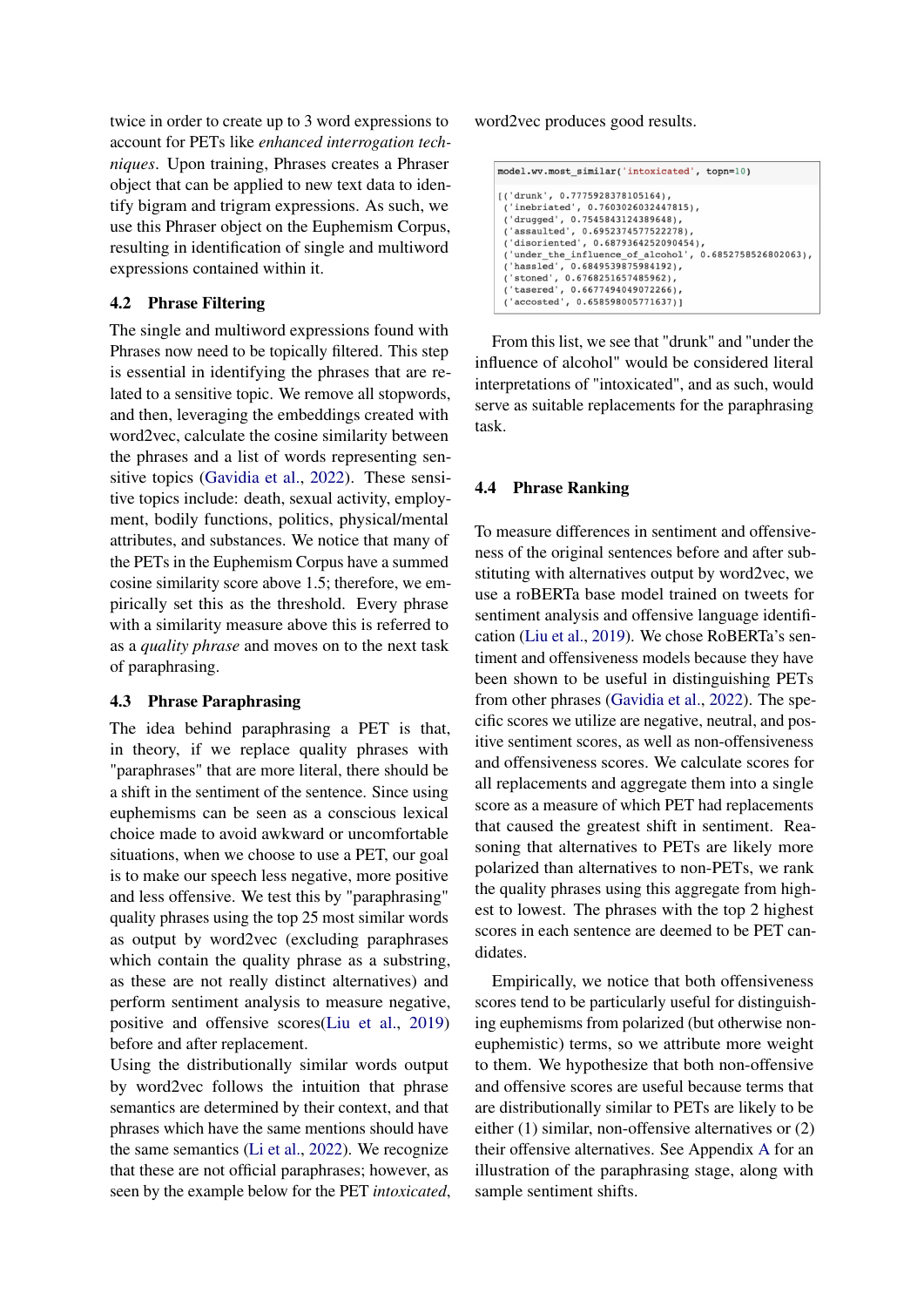### 5 Results and Discussion

This section provides our quantitative and qualitative analyses and a discussion on the failures and limitations of our algorithm.

#### 5.1 Quantitative Analysis

Table [1](#page-3-0) summarizes the results from each step of our procedure. The second column shows the number of total candidate phrases at every stage while the last column shows how many test sentences, out of 1382, still retain the target PETs in the list of candidates at that stage. Note the paraphrasing stage shows no changes as this stage is not meant to reduce the list of PETs.

<span id="page-3-0"></span>

| <b>Stage</b>             | # Candi- | # Targets       |
|--------------------------|----------|-----------------|
|                          | dates    | <b>Retained</b> |
| <b>Phrase Extraction</b> | 31348    | 1251            |
| <b>Phrase Filtering</b>  | 10503    | 1198            |
| Phrase Paraphrasing      | 10503    | 1198            |
| <b>Phrase Ranking</b>    | 2728     | 725             |

Table 1: A summary of the subtasks in our algorithm, along with the number of candidate phrases and PETs that were retained after each.

The algorithm correctly identifies the target PET in 725 sentences. Additionally, through human evaluation, we find that it also identifies new nontarget PETs in the data. Out of the 725 PETs deemed to have been successfully detected, 468 of them were ranked as the 1st place candidate, while 257 were 2nd place. Overall, this gives us a success rate of about 52.5%. Since there was an average of 7.6 phrase candidates per sentence, we calculate the chance of randomly selecting the target to be one of the top two candidates to be  $2 * (1/7.6) \approx 26.3\%$ . The sizable improvement over this baseline — which doesn't include new, non-target PETs that were detected — leads us to believe our results are significant.

## 5.2 Qualitative Analysis

Below, Table [1](#page-3-0) includes an example of a correctly identified target PET as well as a new PET that was not annotated for in our test data. While the target PET *mentally disabled* is identified as the second top ranked phrase, we deem the first ranked phrase, *intoxicated person*, to be a PET as well.

We include additional examples of sentences in which the target PET was correctly identified as Sentence: *in addition bats that are found in a room with a person who can not reliably rule out physical contact for example a sleeping person a child a mentally disabled person or an intoxicated person will need to be tested for rabies*

Target PET: mentally disabled

ExtractedPhrases: ['in', 'addition', 'bats', 'that', 'are', 'found', 'in', 'a', 'room', 'with', 'a', 'person\_who', 'can\_not', 'reliably', 'rule\_out', 'physical\_contact', 'for', 'example', 'a', 'sleeping', 'person', 'a', 'child', 'a', 'mentally\_disabled', 'person', 'or', 'an', 'intoxicated\_person', 'will\_need', 'to', 'be\_tested', 'for', 'rabies']

QualityPhrases: ['bats', 'person\_who', 'can\_not', 'reliably', 'physical\_contact', 'sleeping', 'person', 'child', 'mentally\_disabled', 'intoxicated\_person', 'be\_tested', 'rabies']

| <b>RankedPhrases:</b> |                        | [('intoxicated person', |                  |
|-----------------------|------------------------|-------------------------|------------------|
|                       | 2.898948520421982),    | ('mentally disabled',   |                  |
|                       | 2.7745959013700485),   |                         | ('rabies',       |
|                       | 2.036529041826725),    | ('physical              | con-             |
| tact',                | 1.7015496864914894),   |                         | ('can            |
| not',                 | 1.6931570619344711),   |                         | ('sleep-         |
| ing',                 | 1.267698973417282),    |                         | ('per-           |
| son',                 | 1.171182319521904),    |                         | $^{\prime}$ per- |
| son                   | $who$ ,                | 1.0447067320346832),    |                  |
| ('bats',              |                        | 0.9130769670009613),    | $^{\prime}$ be   |
| tested',              |                        | 0.864994041621685),     | ('reli-          |
| ably',                | $0.8625116124749184$ , |                         | ('child',        |
|                       | 0.23687118291854858)]  |                         |                  |

Table 2: Example of target PET 'mentally disabled' as second ranked phrase with new PET 'intoxicated person' ranked first.

a top two candidate phrase in Appendix [B.](#page-7-0) Appendix [C](#page-8-0) also showcases more new PETs that were found - by human evaluation. We discuss instances where our algorithm failed to detect a target PET in the following section.

## 5.3 Failures

The output candidates may not include the target PET for a couple of reasons: (1) it is not retained from the phrase detection or topic filtering stages, or (2) it produces a low sentiment or offensiveness shift compared to other candidates. Notably, for (1), we notice MWEs are sometimes not collocated properly, either because they aren't detected as a common collocation (e.g., 'between' and 'jobs' are never joined into a single phrase) or because they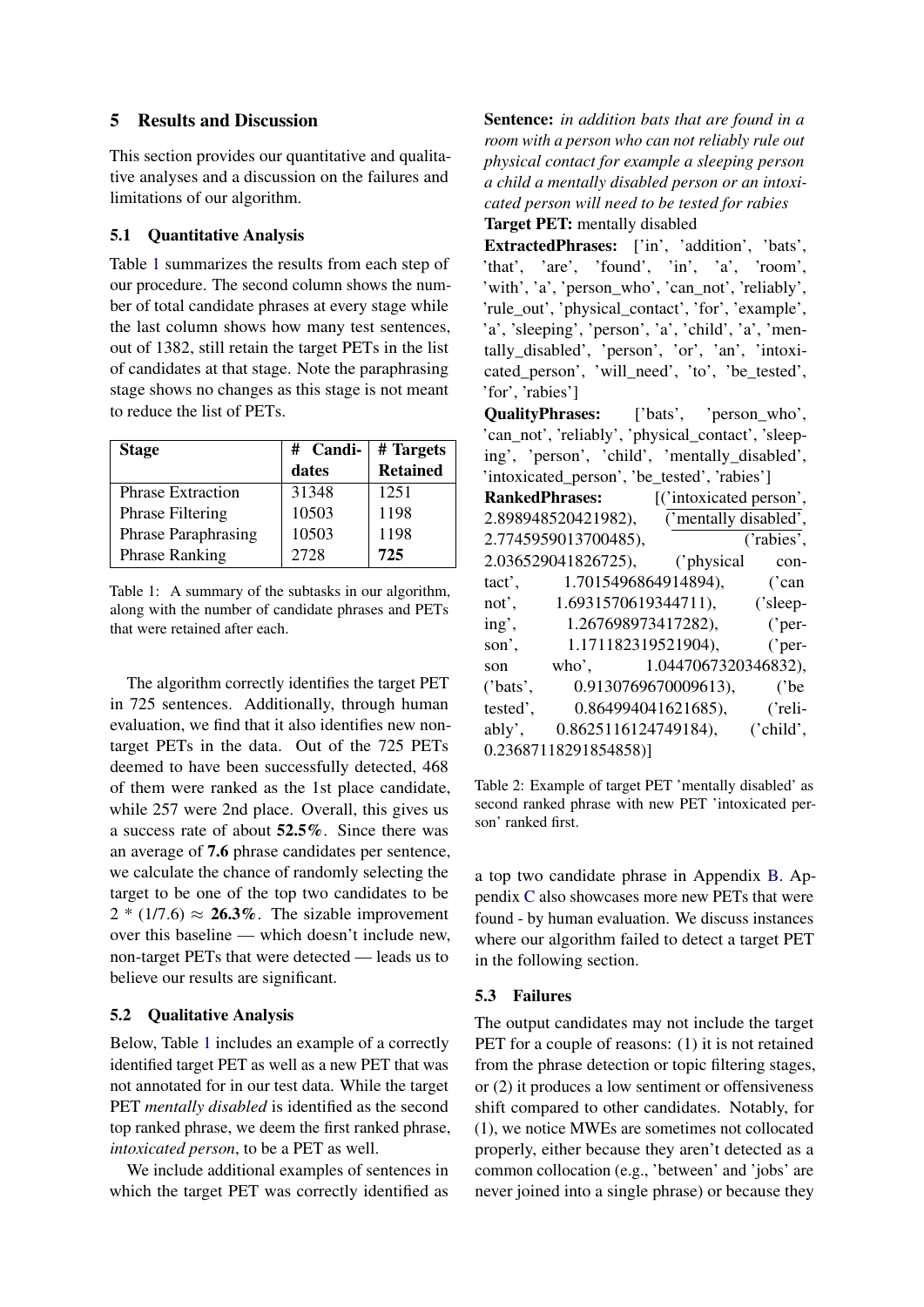are collocated with other terms (e.g., 'almost\_lost' and 'my\_lunch' are detected to be MWEs, but as a result, not 'lost\_my\_lunch'). For (2), we notice that other candidates (polarized phrases or broad nouns in particular) simply produce higher shifts in all or most sentiment categories compared to the target PET. (See Appendix [D](#page-9-0) for more examples.) As such, while simply computing the increases in sentiment scores and prioritizing offensiveness scores produces workable results for this proof of concept, there is a clear need to experiment with better methods for utilizing sentiment; this is left to future experimentation.

#### 6 Conclusion and Future Work

Our work is a proof of concept for finding PETs in a given euphemistic sentence. While our algorithm produces significant results, we recognize the limitations of our work and propose the following ideas for advancement of this specific task. Firstly, we rely on the Gensim library for identifying multiword expressions and obtaining word embeddings, but experimentation with different parameters and techniques (e.g., using different phrase extraction methods, different bigram scoring functions or contextualized word embeddings) may yield better results. Secondly, a mechanism for filtering each candidate's alternatives could help reduce the number of semantically dissimilar replacements during the paraphrasing stage. Next, while we only use aggregate increases in sentiment and offensiveness scores for ranking candidates, a variety of other methods (e.g., taking averages or maximums) and measures (e.g., indirectness and vagueness) may be useful for distinguishing PETs. Lastly, while the task of differentiating literal versus euphemistic usages of PETs is not a focus on this paper, our algorithm shows some promise on the issue (see Appendix [E\)](#page-10-0), and it is an important task that could use future work; Appendix [E](#page-10-0) also shows the performance of our algorithm on unseen data.

#### Acknowledgements

This material is based upon work supported by the National Science Foundation under Grant No. 1704113.

#### References

<span id="page-4-0"></span>Dildora Oktamovna Bakhriddionova. 2021. The needs of using euphemisms. *Mental Enlightenment Scientific-Methodological Journal*, 2021(06):55–64.

- <span id="page-4-11"></span>Mark Davies and Robert Fuchs. 2015. Expanding horizons in the study of world englishes with the 1.9 billion word global web-based english corpus (glowbe). *English World-Wide*, 36(1):1–28.
- <span id="page-4-7"></span>Christian Felt and Ellen Riloff. 2020. Recognizing euphemisms and dysphemisms using sentiment analysis. In *Proceedings of the Second Workshop on Figurative Language Processing*, pages 136–145.
- <span id="page-4-3"></span>Martha Gavidia, Patrick Lee, Anna Feldman, and Jing Peng. 2022. Cats are fuzzy pets: A corpus and analysis of potentially euphemistic terms. *arXiv preprint arXiv:2205.02728*.
- <span id="page-4-9"></span>Anna Kapron-King and Yang Xu. 2021. [A diachronic](https://doi.org/10.18653/v1/2021.lchange-1.5) [evaluation of gender asymmetry in euphemism.](https://doi.org/10.18653/v1/2021.lchange-1.5) In *Proceedings of the 2nd International Workshop on Computational Approaches to Historical Language Change 2021*, pages 28–38, Online. Association for Computational Linguistics.
- <span id="page-4-1"></span>Savo Karam. 2011. Truths and euphemisms: How euphemisms are used in the political arena. *3L: Language, Linguistics, Literature®*, 17(1).
- <span id="page-4-12"></span>Jiacheng Li, Jingbo Shang, and Julian McAuley. 2022. Uctopic: Unsupervised contrastive learning for phrase representations and topic mining. *arXiv preprint arXiv:2202.13469*.
- <span id="page-4-6"></span>Yinhan Liu, Myle Ott, Naman Goyal, Jingfei Du, Mandar Joshi, Danqi Chen, Omer Levy, Mike Lewis, Luke Zettlemoyer, and Veselin Stoyanov. 2019. Roberta: A robustly optimized bert pretraining approach. *arXiv preprint arXiv:1907.11692*.
- <span id="page-4-8"></span>Rijul Magu and Jiebo Luo. 2018. Determining code words in euphemistic hate speech using word embedding networks. In *Proceedings of the 2nd workshop on abusive language online (ALW2)*, pages 93–100.
- <span id="page-4-5"></span>Tomas Mikolov, Kai Chen, Greg Corrado, and Jeffrey Dean. 2013. Efficient estimation of word representations in vector space. *arXiv preprint arXiv:1301.3781*.
- <span id="page-4-2"></span>Hussein Abdo Rababah. 2014. The translatability and use of x-phemism expressions (x-phemization): Euphemisms, dysphemisms and orthophemisms) in the medical discourse. *Studies in Literature and Language*, 9(3):229–240.
- <span id="page-4-4"></span>Radim Rehurek and Petr Sojka. 2011. Gensim–python framework for vector space modelling. *NLP Centre, Faculty of Informatics, Masaryk University, Brno, Czech Republic*, 3(2).
- <span id="page-4-10"></span>Michael Thelen and Ellen Riloff. 2002. A bootstrapping method for learning semantic lexicons using extraction pattern contexts. In *Proceedings of the 2002 conference on empirical methods in natural language processing (EMNLP 2002)*, pages 214– 221.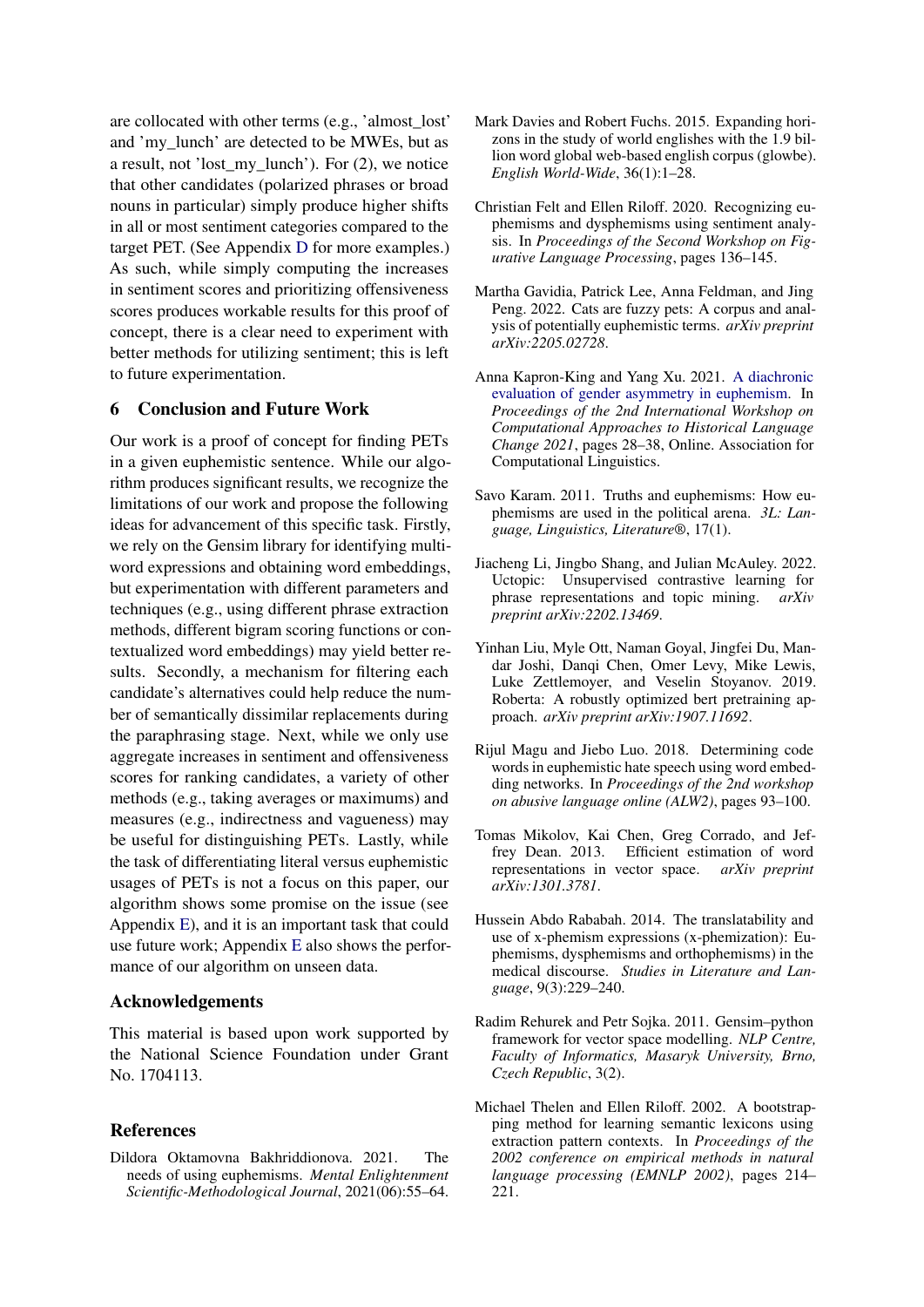- <span id="page-5-1"></span>Wanzheng Zhu and Suma Bhat. 2021. [Euphemistic](https://doi.org/10.18653/v1/2021.findings-emnlp.16) [phrase detection by masked language model.](https://doi.org/10.18653/v1/2021.findings-emnlp.16) In *Findings of the Association for Computational Linguistics: EMNLP 2021*, pages 163–168, Punta Cana, Dominican Republic. Association for Computational Linguistics.
- <span id="page-5-0"></span>Wanzheng Zhu, Hongyu Gong, Rohan Bansal, Zachary Weinberg, Nicolas Christin, Giulia Fanti, and Suma Bhat. 2021. Self-supervised euphemism detection and identification for content moderation. *arXiv preprint arXiv:2103.16808*.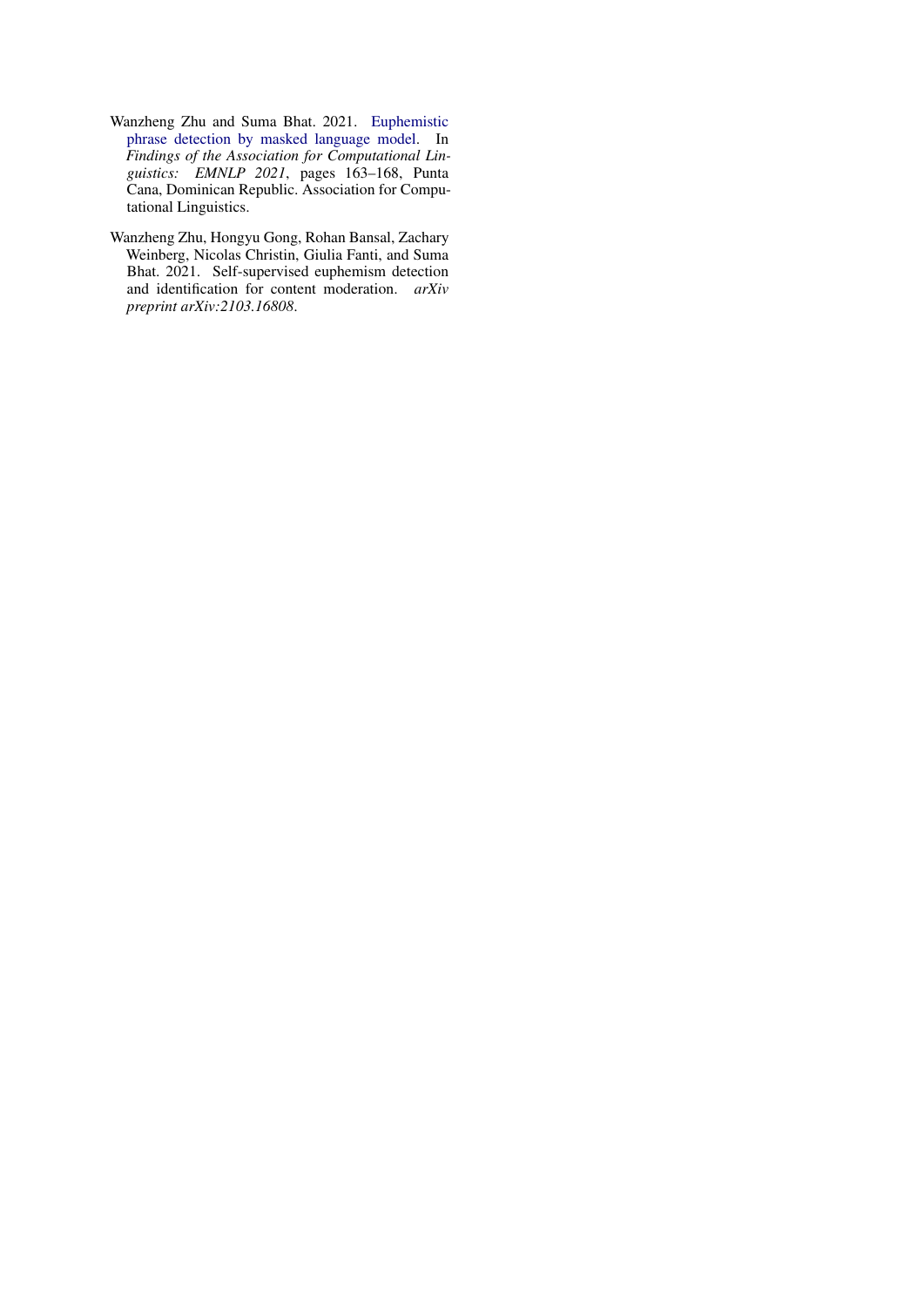# <span id="page-6-0"></span>A Example Sentiment Shifts when Replacing PET Candidates

Below we illustrate the paraphrasing stage for two sample PETs (only showing the top 10 replacements for each). Each replacement is listed along with the sentiment shifts it produces in the original sentence (of which, only the increases are aggregated into a final score for the candidate). The five numbers indicate, in order, the [negative, neutral, positive, non-offensive, offensive] sentiment shifts.

## Example 1 Original Sentence: the city has told quite a few mistruths in order to get this city office approved Target PET: mistruths Top 10 Replacements: half-truths [-0.04721798, 0.02886498, 0.018352773, -0.01894176, 0.018941715] outright lies [0.5365411, -0.49552178, -0.041019425, -0.19229656, 0.1922966] falsehoods [0.4495571, -0.4112787, -0.0382785, -0.117421865, 0.11742185] untruths [0.15190402, -0.13002646, -0.021877721, -0.03839171, 0.03839159] half truths [0.12055096, -0.11013514, -0.010415968, -0.029488266, 0.029488236] blatant lies [0.58376455, -0.54074687, -0.04301778, -0.268206, 0.268206] race-baiting [0.08099219, -0.06833702, -0.01265521, -0.05247575, 0.052475646] spewing lies [0.5345895, -0.49333698, -0.041252725, -0.34204996, 0.34205] lies and distortions [0.5648471, -0.5210455, -0.043801878, -0.15087801, 0.15087792] fearmongering [0.12043443, -0.107453406, -0.012981113, -0.029256463, 0.029256403] Comment: Note other potentially non-offensive alternatives like "half-truths" and "untruths" (which sometimes result in greater shifts in non-offensiveness than this example), and literal interpretations like "outright lies" and "lies and distortions" (which result in significant offensiveness shifts).

## Example 2

Original Sentence: after deadly ethnic riots rocked southern kyrgyzstan last month one georgian minister claimed that russia has been behind the ethnic cleansing of uzbeks

Target PET: ethnic cleansing

## Top 10 Replacements:

genocide [0.022250175, -0.021986336, -0.00026384578, -0.017507195, 0.017507195] collective punishment [-0.027520716, 0.026981518, 0.0005392225, 0.0048098564, -0.004809916] apartheid [-0.00591588, 0.005712375, 0.000203504, 0.011624634, -0.011624634] massacres [0.0055012107, -0.0054178983, -8.32919e-05, -0.004523158, 0.004523158] israeli occupation [-0.019839048, 0.019360632, 0.00047835405, 0.039074123, -0.039074093] islamic terrorism [-0.004287958, 0.0042657405, 2.238946e-05, -0.028740644, 0.028740555] mass murder [0.021661818, -0.021403424, -0.00025822758, -0.08434576, 0.08434579] sectarian conflict [-0.02048409, 0.020332336, 0.00015191245, 0.047309637, -0.047309637] islamization [-0.035422206, 0.03482026, 0.00060210144, 0.027191758, -0.027191669] foreign occupation [-0.018171906, 0.017809838, 0.0003620449, 0.04308176, -0.0430817] Comment: Note the literal interpretations "genocide", "massacres" and "mass murder".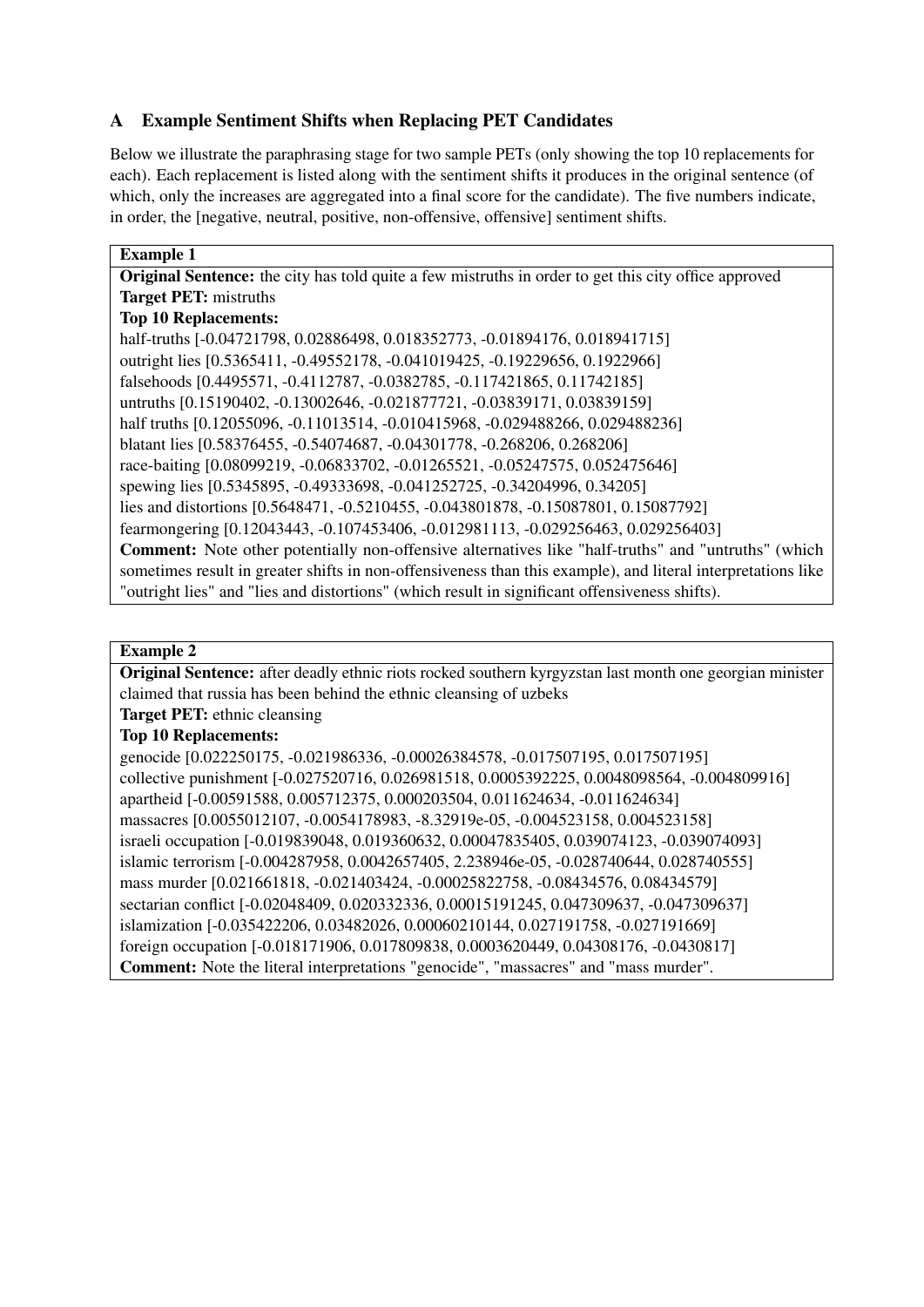## <span id="page-7-0"></span>B Examples of Successfully Detected PETs

Below are examples where our algorithm successfully detected the target PET. The output is as follows. We identify a Target PET along with the sentence it belongs to. The first set of phrases, *ExtractedPhrases*, are those retrieved through Phrases; after using word2vec to further filter phrases according to our topics, we obtain our *QualityPhrases*; finally, we display our *RankedPhrases* where our candidate PETs appeared in one of the top two rankings.

### Example 1

### Target PET: psychiatric hospital

Sentence: *you may believe that if you have signed yourself voluntarily into a psychiatric hospital you can sign yourself out and leave when you decide to do so*

ExtractedPhrases: ['you\_may', 'believe\_that', 'if\_you', 'have', 'signed', 'yourself', 'voluntarily', 'into', 'a', 'psychiatric\_hospital', 'you\_can', 'sign', 'yourself', 'out', 'and', 'leave', 'when\_you', 'decide', 'to', 'do', 'so']

QualityPhrases: ['believe\_that', 'if\_you', 'voluntarily', 'psychiatric\_hospital', 'sign', 'leave', 'when\_you', 'decide']

RankedPhrases: [('psychiatric hospital', 7.978855848312378), ('voluntarily', 4.409763276576996), ('sign', 2.7386385649442673), ('if you', 2.3423103243112564), ('believe that', 1.915013164281845), ('when you', 1.7038534581661224), ('leave', 1.6538356691598892), ('decide', 1.548440158367157)]

## Example 2

Target PET: armed conflict

Sentence: *when this happens something of considerable legal significance does occur the law of armed conflict begins to govern belligerent relations between the states*

ExtractedPhrases: ['when', 'this\_happens', 'something', 'of', 'considerable', 'legal\_significance', 'does\_occur', 'the', 'law', 'of', 'armed\_conflict', 'begins', 'to', 'govern', 'belligerent', 'relations\_between', 'the', 'states']

QualityPhrases: ['this\_happens', 'considerable', 'legal\_significance', 'does\_occur', 'law', 'armed\_conflict', 'govern', 'belligerent', 'relations\_between']

RankedPhrases: [('legal significance', 3.8234215676784515), ('armed conflict', 3.674671307206154), ('this happens', 3.6536989957094193), ('belligerent', 2.823164239525795), ('considerable', 1.5059781521558762), ('govern', 1.2904964834451675), ('does occur', 1.1230540722608566), ('relations between', 0.7008794546127319), ('law', 0.5298605561256409)]

## Example 3

Target PET: pro-life

Sentence: *however i am also a person who respects life in all of its forms and so i could also qualify as a pro-life person*

ExtractedPhrases: ['however i am', 'also', 'a', 'person\_who', 'respects', 'life', 'in', 'all', 'of', 'its\_forms', 'and', 'so', 'i\_could', 'also', 'qualify\_as', 'a', 'pro-life', 'person']

**QualityPhrases:** ['person\_who', 'life', 'its\_forms', 'qualify\_as', 'pro-life', 'person']

RankedPhrases: [('pro-life', 14.923447516746819), ('person', 4.519588744267821), ('qualify as',

2.345528486184776), ('life', 1.7386144306510687), ('its forms', 1.536714962683618), ('person who', 1.4028910771012306)]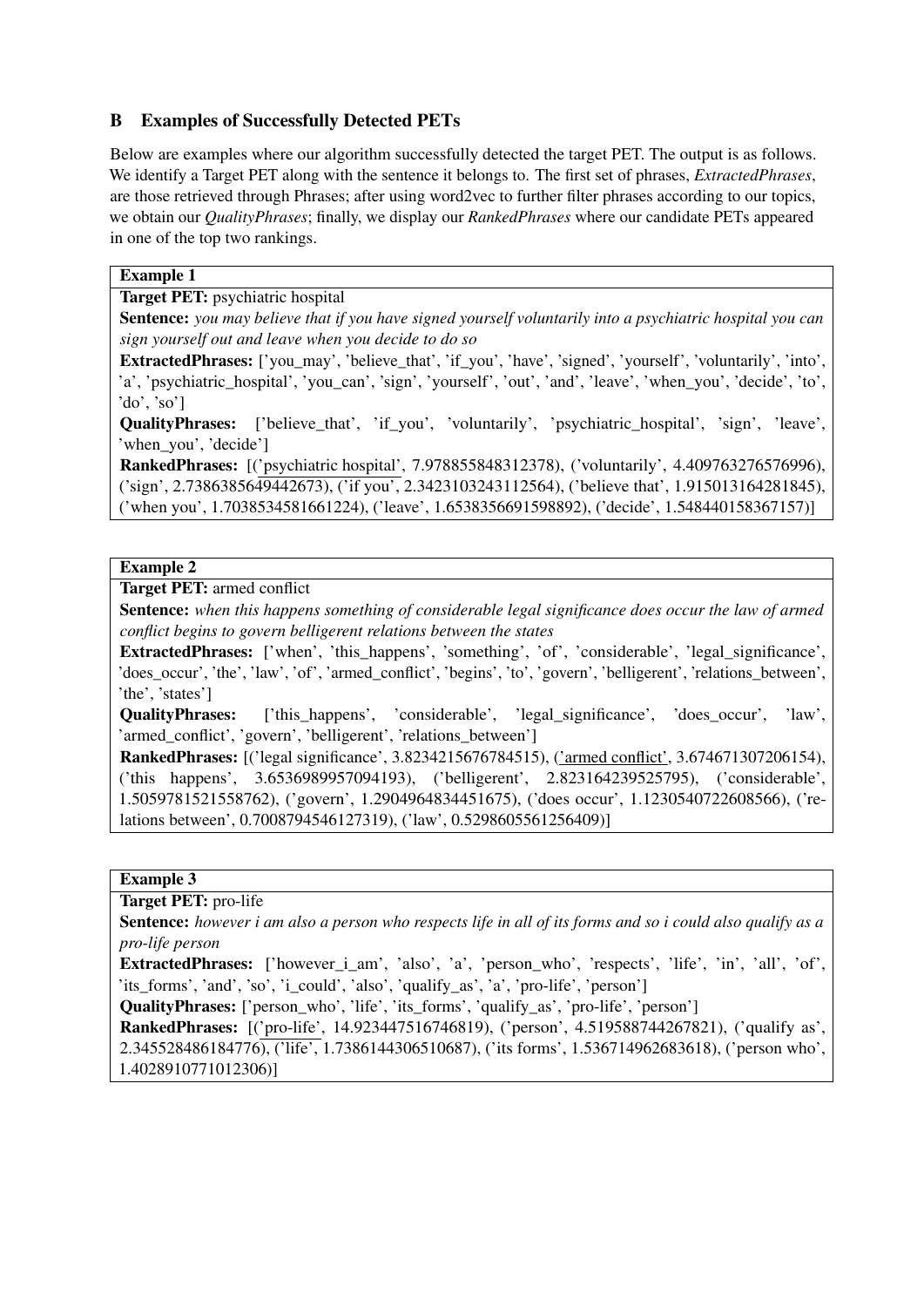## <span id="page-8-0"></span>C Examples of New PETs Found

Since our algorithm works by placing a candidate PET in one of the top two rankings, we evaluated the results and found that new PETs were found and correctly placed in top ranking positions. One of the limitations of the Euphemism Corpus is that it only includes one annotated PET per sentence, our algorithm shows potential to expand upon the annotations in the corpus to include the new PETs found. We underline the new PETs in the examples below as well as provide our interpretations.

## Example 1

Sentence: *or acknowledge real-world trade-offs such as the strong likelihood of amount of of civilian casualties if aq detainees were treated according to either geneva convention or uc criminal law standards* RankedPhrases: [('civilian casualties', 3.9511645138263702), ('criminal law', 2.082954853773117), ('trade-offs', 2.0316174626350403), ('geneva convention', 1.7544293403625488), ('acknowledge', 1.5634678304195404), ('detainees were', 1.2355359494686127), ('treated', 1.2001541256904602), ('standards', 0.8081734478473663)]

New PET: civilian casualties

Interpretation: the unintended deaths of civilians

## Example 2

Sentence: *pelosi says she was briefed by bush administration officials on the legal justification for using waterboarding but that they never followed through on promises to inform her when they actually began using enhanced interrogation techniques*

RankedPhrases: [('using waterboarding', 6.236076384782791), ('enhanced interrogation techniques', 3.640248477458954), ('she was', 1.1687388718128204), ('legal justification', 1.1285315454006195), ('when they', 0.9696991741657257)]

New PET: using waterboarding

Interpretation: a form of torture where a person is strapped down to a board and water is poured over their face in a way that is similar to drowning

## Example 3

Sentence: *religious people often complain that secular therapists see their faith as a problem or a symptom rather than as a conviction to be respected and incorporated into the therapeutic dialogue a concern that is especially pronounced among the elderly and twentysomethings*

RankedPhrases: [('secular therapists', 1.9648141264915466), ('especially pronounced', 1.7061323672533035), ('among the elderly', 1.6529535502195358), ('their faith', 1.3943422138690948), ('rather than', 1.2891167849302292), ('concern', 1.2376690953969955), ('religious people', 0.9915256798267365), ('symptom', 0.8965674340724945), ('therapeutic', 0.8766119182109833), ('twentysomethings', 0.8552953451871872), ('be respected', 0.5095183551311493), ('conviction', 0.48858143389225006), ('dialogue', 0.3565850257873535)]

New PET: secular therapists

Interpretation: a non-religious therapist who uses science based therapy methods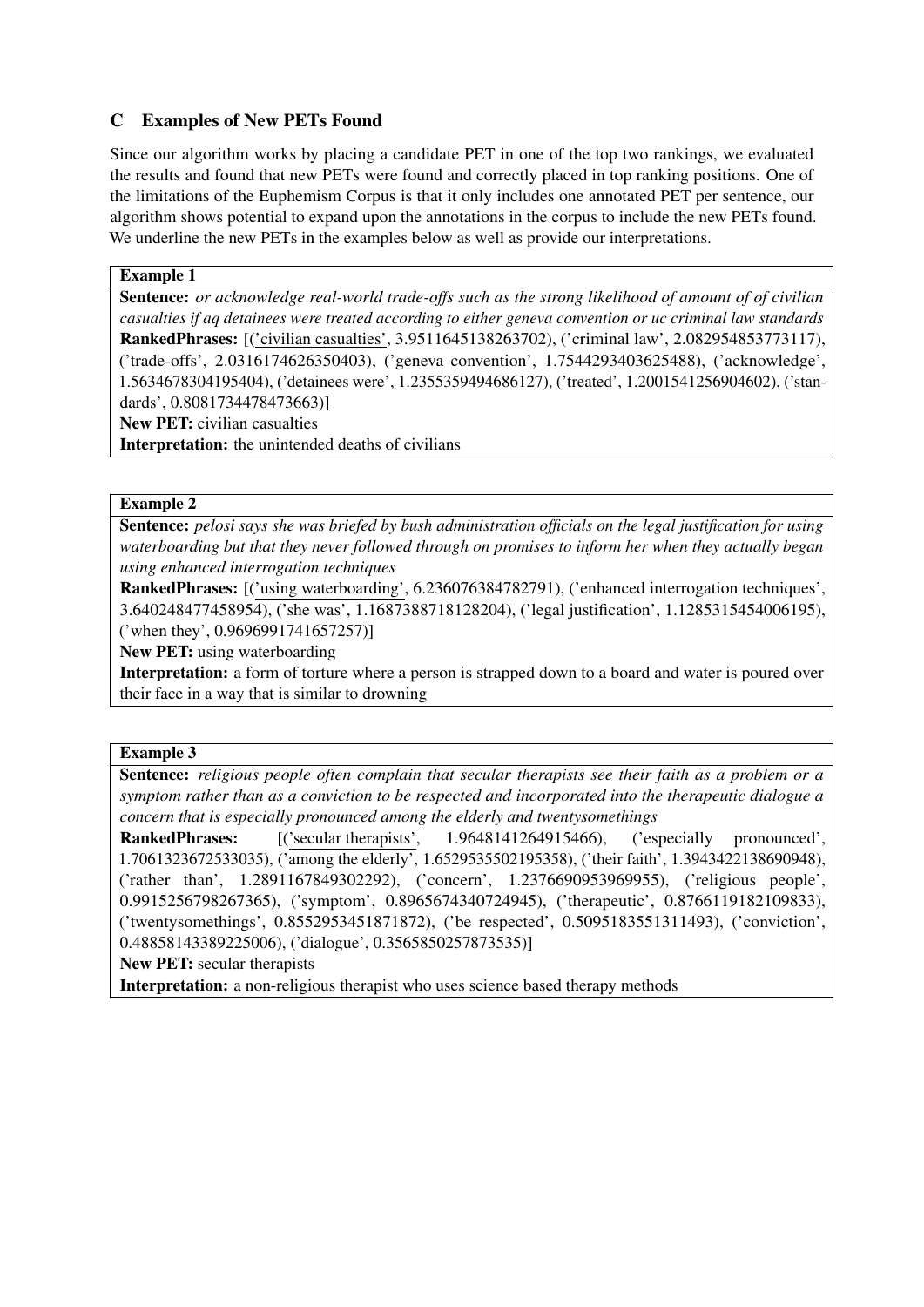# <span id="page-9-0"></span>D Examples of Failed Target PET Detection

The following examples show instances where our algorithm failed to correctly detect the target PET. We include examples showing sentences in which our MWE extraction method failed to initially recognize a PET as a phrase, and other examples showing where different words, such as action words, had a higher ranking.

## Example 1

Target PET: comfort women

Sentence: *and what about the' comfort women industry in israel that uses slavic women as sex slaves* RankedPhrases: [('sex slaves', 4.3283873945474625), ('slavic', 3.69672554731369), ('women', 1.4681523442268372), ('israel', 1.3728241324424744), ('comfort', 1.0837920159101486), ('industry', 0.8285560309886932)]

Failure: The Target PET 'comfort women' was never identified as a MWE, and thus could not be detected. Additionally, polarized non-euphemisms like "sex slaves" are ranked higher as well as neutral candidates such as "slavic" or "women". This is likely the result of highly polarized alternatives that produce a high score.

## Example 2

Target PET: correctional facility

Sentence: *very few correctional facilities have formal vocational education programs that provide offenders with marketable skills and assistance in employment planning*

RankedPhrases:[('offenders', 3.9866801872849464), ('vocational education programs', 2.453631855547428), ('very few', 2.0981270894408226), ('correctional facilities', 1.8522954508662224), ('marketable skills', 1.2003385424613953), ('assistance', 0.7983754873275757), ('employment', 0.5764055326581001), ('formal', 0.4696378782391548)]

Failure: Here, again the Target PET was identified as a phase however the shift in sentiment was greater for the other phrases in the sentence and thus it was not ranked in one of the top two spots.

## Example 3

Target PET: pro-life

Sentence: *finally i think many pro-life people are politically naive and are too willing to accept empty promises*

RankedPhrases: [('politically naive', 8.384997591376305), ('empty promises', 4.581491872668266), ('pro-life', 4.001500993967056), ('people', 3.438477225601673), ('i think', 1.7039387673139572)] Failure: We count this example as a failure as our Target PET is in third place; however, we believe both of the top two candidates to be PETs.

Interpretation: politically naive: someone who has little knowledge and/or experience with politics and empty promises: promises made that are never intended to be carried out

## Example 4

Target PET: expecting

Sentence: *i had stopped searching while we were expecting our second child because we were unable to travel if called upon to candidate*

RankedPhrases: [('unable to travel', 7.015634283423424), ('searching', 1.7277799248695374), ('second child', 1.598520651459694), ('candidate', 0.5451297163963318)]

Failure: The target PET is not a phrase candidate because it was incorrectly filtered out at the topic filtering stage. This is likely the case because "expecting" is an otherwise common word.